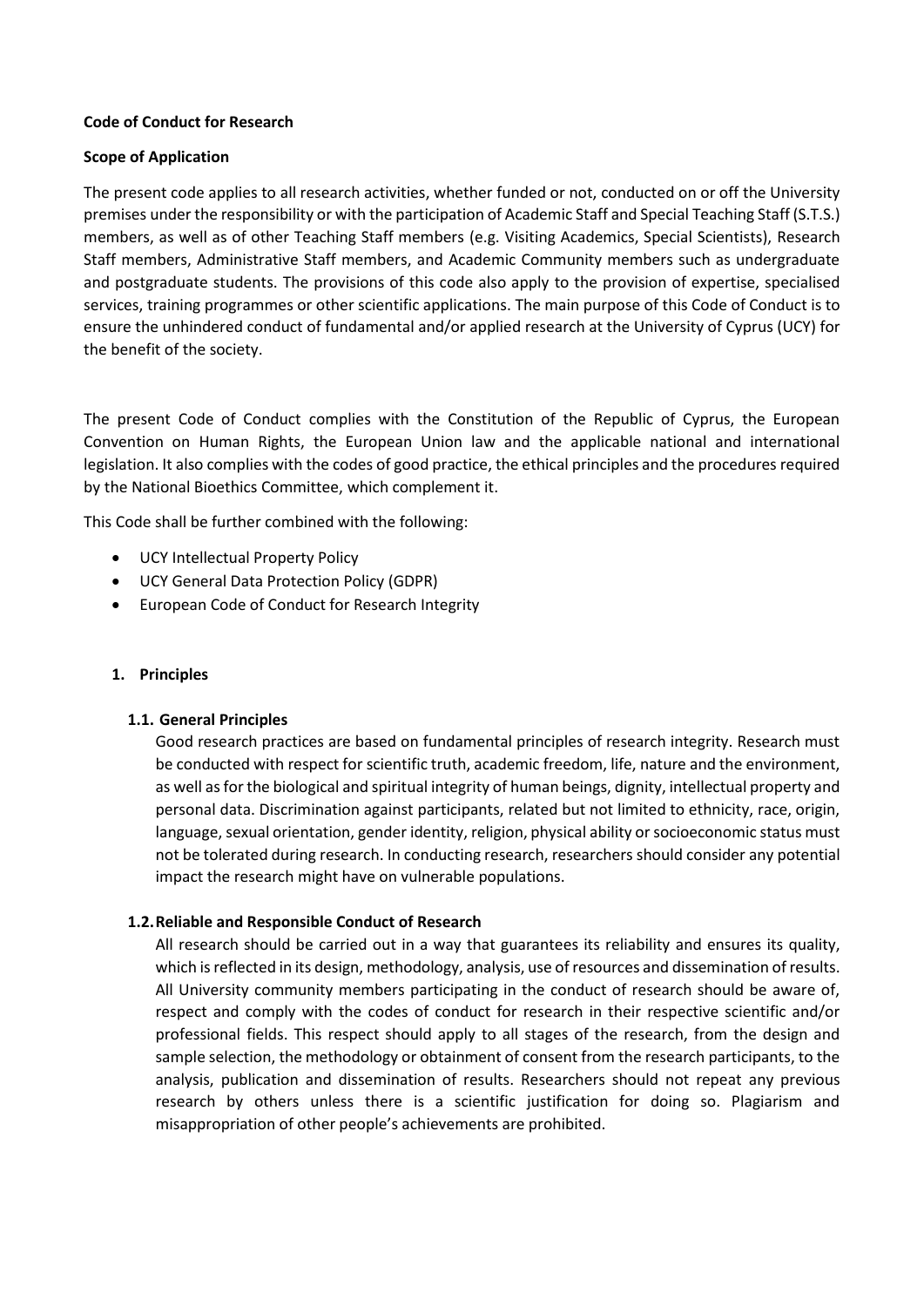#### **1.3. Responsibility and Accountability**

Personal and collective responsibility are linked to the ethical conduct that UCY members should demonstrate. In particular, every researcher and every research team are expected to demonstrate due responsibility in every action they take or decision they make and assume responsibility for it. At the same time, they should all, either individually or collectively, be able to justify in a clear and ethically sound manner their choices and actions or omissions in the conduct of the research and the dissemination of its results. Misconduct in the field of research has traditionally included fabrication and/or falsification of research results, and/or plagiarism (the so-called FFP categorisation – Fabrication, Falsification, Plagiarism) when submitting a proposal, conducting or controlling research activities, or communicating research results.

#### **1.4.Social Responsibility**

Researchers should conduct their research in a respectful manner towards the environment, the sustainable policy and the wider society, disseminate the results of their research to the community in a comprehensible way and contribute to the cultural and economic improvement of the wider society. They should also carry out their research activity with the primary aim of promoting scientific knowledge for the benefit of society as a whole and should comply with the provisions of the legislation relating to the research subjects, the ethical principles, the rules of good research practice, and the ethical rules of both their profession and this Code.

#### **1.5.Responsible Use of University Resources**

UCY resources do not belong to any individual or group, but to the entire academic community. The material and technical infrastructure of the University is available, in its entirety, for use by researchers, provided this is done responsibly, that is, with care to avoid any waste or destruction and respecting the principles and regulations on correct management.

#### **2. Good Research Practices**

### **2.1.Transparency and Informed Consent**

All research participants should, in principle, give their written consent without any form of coercion and with full knowledge and awareness of any consequences resulting from their participation. In case minors participate in research, the written consent of the parent or guardian must be obtained. The researcher should ensure, to the extent possible, that participants will not be adversely affected by their participation in research, and should closely monitor cases where participants are affected by said participation. These effects may vary depending on the research subject and the scientific field of each researcher. More specifically, it is deemed that informed consent has taken place when the individuals involved in the research have been clearly informed of the research purposes by the person(s) responsible for carrying it out, as well as of the research methods and any possible consequences that may result from the research or from the publication of its results. Cases where such information would alter the research findings and where, according to the nature of the research, the participants should not be aware of it so that their behaviour is not affected, are excepted. Free consent implies that the research participants have not been subjected to any pressure to participate in the research and that they can withdraw their consent at any time and without justification.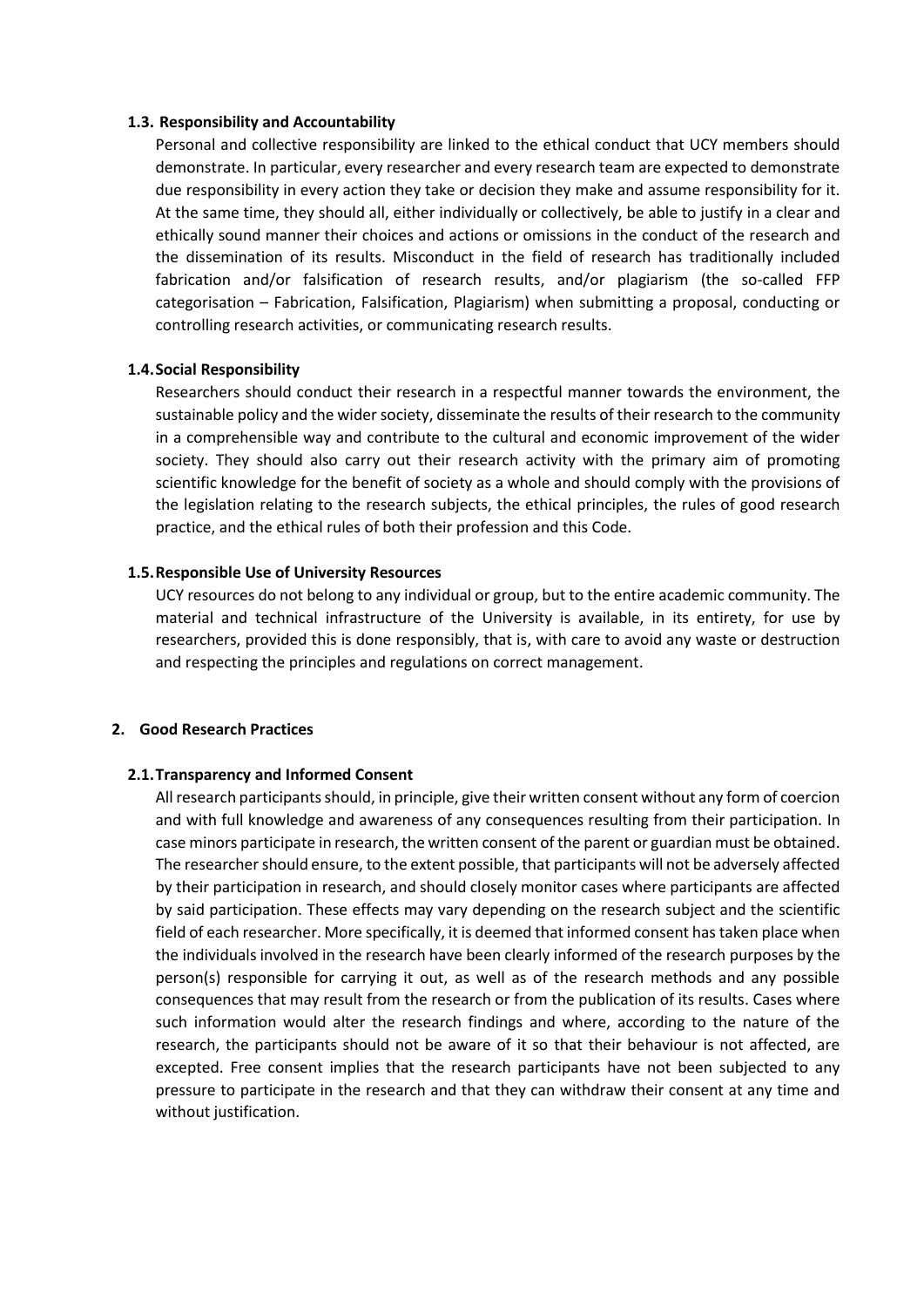#### **2.2. Privacy Protection**

Researchers undertake not to disclose information related to the private lives of research participants, unless the latter have given their consent. It is understood that if the researcher considers that the information provided might endanger the participant's or other people's safety or life, he/she must inform the competent University authorities of this risk, in accordance with the procedure established by law. When the research involves a small number of individuals or organisations easy to identify, the researcher should refrain from disclosing information that would lead to their identification. Research data that may lead to the identification of individuals, and especially data related to private life, should be destroyed after a reasonable period of time, unless it is necessary to preserve them. When preserving such data, their confidentiality should be preserved as well by taking the appropriate measures and forbidding access to unauthorised individuals.

### **2.3. Responsible Processing and Management of Personal Data**

UCY researchers undertake to meticulously comply with the legislation and good practices provided for the collection, processing and retention of personal data. UCY is committed, in every way, to safeguarding the rights and freedoms of all individuals whose personal data are used in any way in research. Researchers should be constantly concerned with maintaining the confidentiality and safe keeping of personal data and should fully comply with Regulation (EU) 2016/679 of the European Parliament and of the Council of 27 April 2016 on the protection of natural persons with regard to the processing of personal data and the University Policy on the Protection of Personal Data.

## **2.4.Practices and Data Management**

Researchers must ensure that all data and research materials, including unpublished data, are properly managed and revised, and kept safe for a reasonable period of time. They must also ensure that access to data is transparent, as open as possible and as restricted as necessary, and, where appropriate, in line with the FAIR principles – Findable, Accessible, Interoperable, Reusable; i.e. that data are interoperable and can be easily found, accessed and reused.

### **2.5.Confidentiality**

Researchers, as well as all authorised persons, must not disclose to unauthorised persons confidential information obtained during the negotiation of a new research collaboration, or the elaboration of a research project. This restriction applies to all UCY employees who may come into contact with such confidential information without being expressly authorised. For research purposes, the term "confidential information" shall mean information provided orally, in writing, electronically or by any other means, including, but not limited to, technical and non-technical information regarding patents, intellectual property issues, trademarks and designs, analyses, studies, data, proprietary information, know-how, procedures and software.

It does not include information (a) which is already widely available to the public at the time it is disclosed, except when disclosure is made by the Recipient, or (b) which the Recipient has obtained from independent sources, free from any obligation or confidentiality, or (c) which must be disclosed in the public interest, in accordance with the law and/or the legal procedure.

### **2.6. Intellectual Property Protection**

Both UCY and researchers must comply with the legislation on the protection of intellectual property. In particular, the rights related to the attribution and management of intellectual property, as well as any other relevant rights regarding research results must be clearly defined in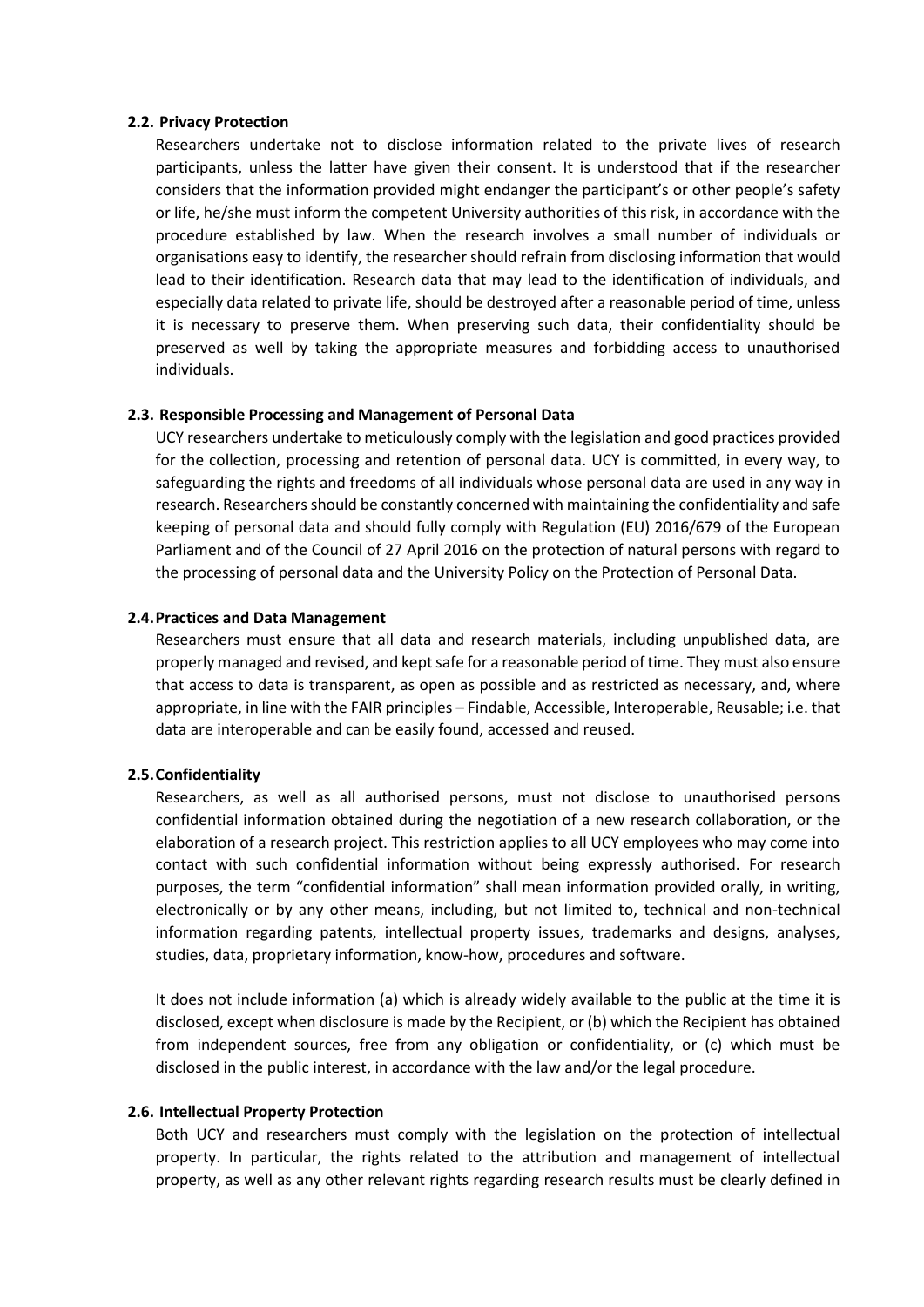advance so that it becomes clear who the beneficiary(ies) are. In this regard, researchers should be guided by the Intellectual Property Policy of the University and should ensure that any contracts or agreements related to research findings include fair and equitable provisions for managing the use, ownership and/or protection of such findings, in accordance with the intellectual property rights.

## **2.7. Dissemination of Knowledge**

Researchers should ensure that their work is made available to their colleagues in a timely, open, transparent and accurate manner, unless otherwise agreed, and should be honest when communicating it to the wider public, as well as to traditional and social media. They should also appropriately acknowledge the University and the significant work and intellectual contribution of third parties who have influenced the research disclosed, including collaborators, participants, assistants and funders.

## **2.8. Avoiding Conflicts of Interest**

In conducting their research, University members, and researchers in particular, should identify and avoid situations and actions that constitute a conflict of interest. Furthermore, researchers should make every effort to identify and appropriately handle relationships and choices that could result in a conflict of interest.

## **2.9. Collective Research**

Researchers have an obligation to mutually respect one another and are entitled to equal treatment. All partners in collaborative research shall take responsibility for the integrity of the research and shall agree, at the outset of their collaboration, on the research objectives and on the process for communicating the research findings as transparently and openly as possible. They shall also agree, at the outset of their collaboration, on their expectations and standards of research integrity, the applicable laws and regulations, the protection of intellectual property rights of collaborators, and the potential cases of misconduct.

### **2.10. Compliance with Safety Rules**

UCY researchers must apply all safety rules recognised in the relevant scientific field, as well as those specifically defined by UCY (see UCY website «Health [and Safety](http://www.ucy.ac.cy/hr/el/office-of-safety-health-and-environment/22-gr-articles/office-of-safety-health-and-environment/64-safety-and-health-at-work) at Work»). In case proper compliance with safety regulations depends on infrastructure/equipment issues, they shall inform the responsible persons so that necessary measures can be taken immediately. Researchers should note, when deemed necessary, any problems they encounter or believe they are about to encounter in relation to safety and inform in writing the appropriate UCY services for any timely treatment and/or prevention measures taken.

### **3. Special Categories of Research**

### **3.1. Research on Human Subjects – Bioethics**

Anyone conducting research on human subjects should be aware of the ethical principles and the specific ethical rules that govern their field. In particular, any research involving human subjects must be conducted in accordance with the fundamental principles of autonomy, beneficence, nonmaleficence and justice. For any such research, the responsible researcher must receive a formal approval by the Cyprus National Bioethics Committee.